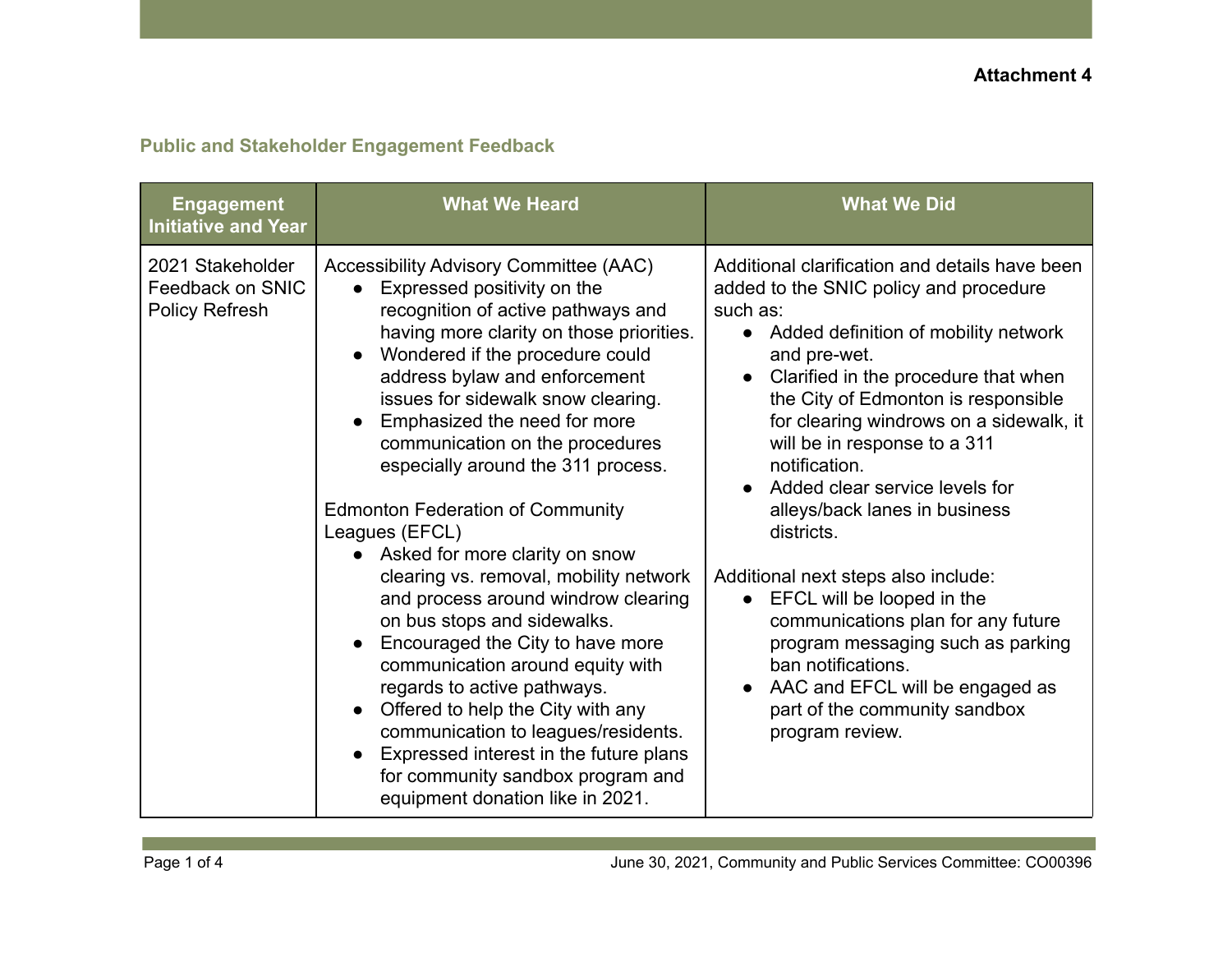|                            | Urban Development Institute (UDI)/Canadian<br>Home Builders Association (CHBA)<br>Asked for more clarity on the<br>$\bullet$<br>pre-wetting of sand/salt mix with<br>calcium chloride and where this was<br>used - roadway or active pathway.<br>Shared concerns about the<br>pre-wetting process and how that<br>might impact infrastructure and<br>landscaping.<br><b>Business Improvement Areas (BIAs)</b> |                                                                                                                                                                                                                                                                                                                                                                                   |
|----------------------------|---------------------------------------------------------------------------------------------------------------------------------------------------------------------------------------------------------------------------------------------------------------------------------------------------------------------------------------------------------------------------------------------------------------|-----------------------------------------------------------------------------------------------------------------------------------------------------------------------------------------------------------------------------------------------------------------------------------------------------------------------------------------------------------------------------------|
|                            | Asked for more clarity on service<br>levels and priority for clearing<br>alleys/back lanes, sidewalks and<br>windrows in BIAs.<br>Wanted to understand how the SNIC<br>operations team works with the<br>enforcement team regarding snow<br>and ice standards on private property.                                                                                                                            |                                                                                                                                                                                                                                                                                                                                                                                   |
| 2020 Parking Ban<br>Survey | The survey was conducted to get insights on<br>resident use of street parking in winter and<br>expectations around a potential parking ban<br>and related communications.<br>Most respondents indicated they did<br>$\bullet$<br>not park on the street, but of those<br>that do, mostly park 1-2 vehicles.<br>Majority of the respondents believed<br>that removing vehicles from the street                 | A two-phase citywide parking ban was<br>developed for the 2020-21 season. Given<br>the mild winter, a parking ban wasn't called<br>but the following steps have been taken:<br>The parking ban process has been<br>$\bullet$<br>added to the new SNIC procedure.<br>City website has been updated with<br>details on the parking ban and an<br>interactive map which displays the |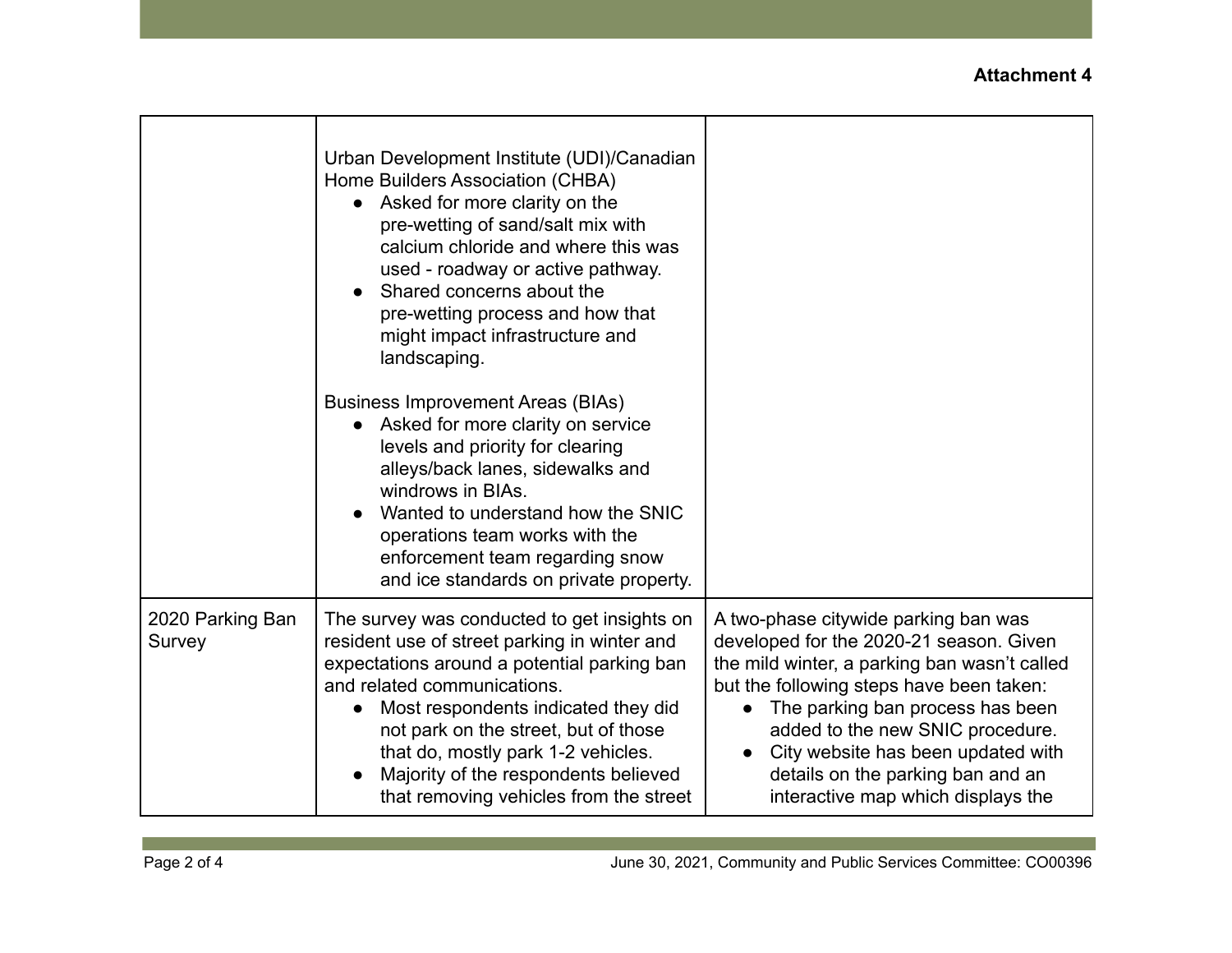## **Attachment 4**

|                                             | improves the ability, quality, efficiency<br>and effectiveness of snow removal on<br>residential streets.<br>Most preferred a daytime ban.<br>$\bullet$<br>Most preferred notification of a ban<br>through emails, social media and the<br>news media. Of the communications<br>methods we have not employed in<br>past seasons, neighbourhood signs<br>and text alerts were the two most<br>requested.                                                                                                              | status of roads during a parking ban.<br>Large "No Parking" signs have been<br>developed to be placed in residential<br>areas when a ban is in effect, as<br>requested through citizen feedback.<br>Alternative parking options have been<br>$\bullet$<br>identified at select publicly-<br>accessible City facilities and<br>Edmonton Public Library to support<br>residents who are unable to find any<br>parking during a parking ban.<br>A service design review is underway<br>to identify ways to ensure better<br>citizen awareness and more<br>compliance with the ban in future.<br>Work is underway to develop a text<br>alert system to deliver notifications. |
|---------------------------------------------|----------------------------------------------------------------------------------------------------------------------------------------------------------------------------------------------------------------------------------------------------------------------------------------------------------------------------------------------------------------------------------------------------------------------------------------------------------------------------------------------------------------------|---------------------------------------------------------------------------------------------------------------------------------------------------------------------------------------------------------------------------------------------------------------------------------------------------------------------------------------------------------------------------------------------------------------------------------------------------------------------------------------------------------------------------------------------------------------------------------------------------------------------------------------------------------------------------|
| 2019 Residential<br>Snow and Ice<br>Control | This engagement was focused on getting<br>feedback from the public on how to improve<br>winter maintenance in residential areas.<br>Most residents wanted the City to<br>$\bullet$<br>maintain full driving lanes and<br>supported a city-wide parking ban.<br>Many residents were concerned about<br>the windrow and cul-de-sac clearing<br>process and wanted better<br>communication from the City.<br>Majority of the residents were okay<br>with some snow accumulation on<br>residential roads but preferred a | A parking ban trial was conducted in<br>2019-20 and eventually a city-wide parking<br>ban was implemented in 2020-21. Other<br>enhancements include:<br>More frequent maintenance in<br>residential areas in between blading<br>cycles as of 2020-21. This has also<br>been added to the SNIC procedure.<br>Clear process for cul-de-sac and<br>$\bullet$<br>windrow clearing has been added to<br>the SNIC procedure. This will also be<br>updated on the website.<br>Service levels and priority hierarchy                                                                                                                                                              |